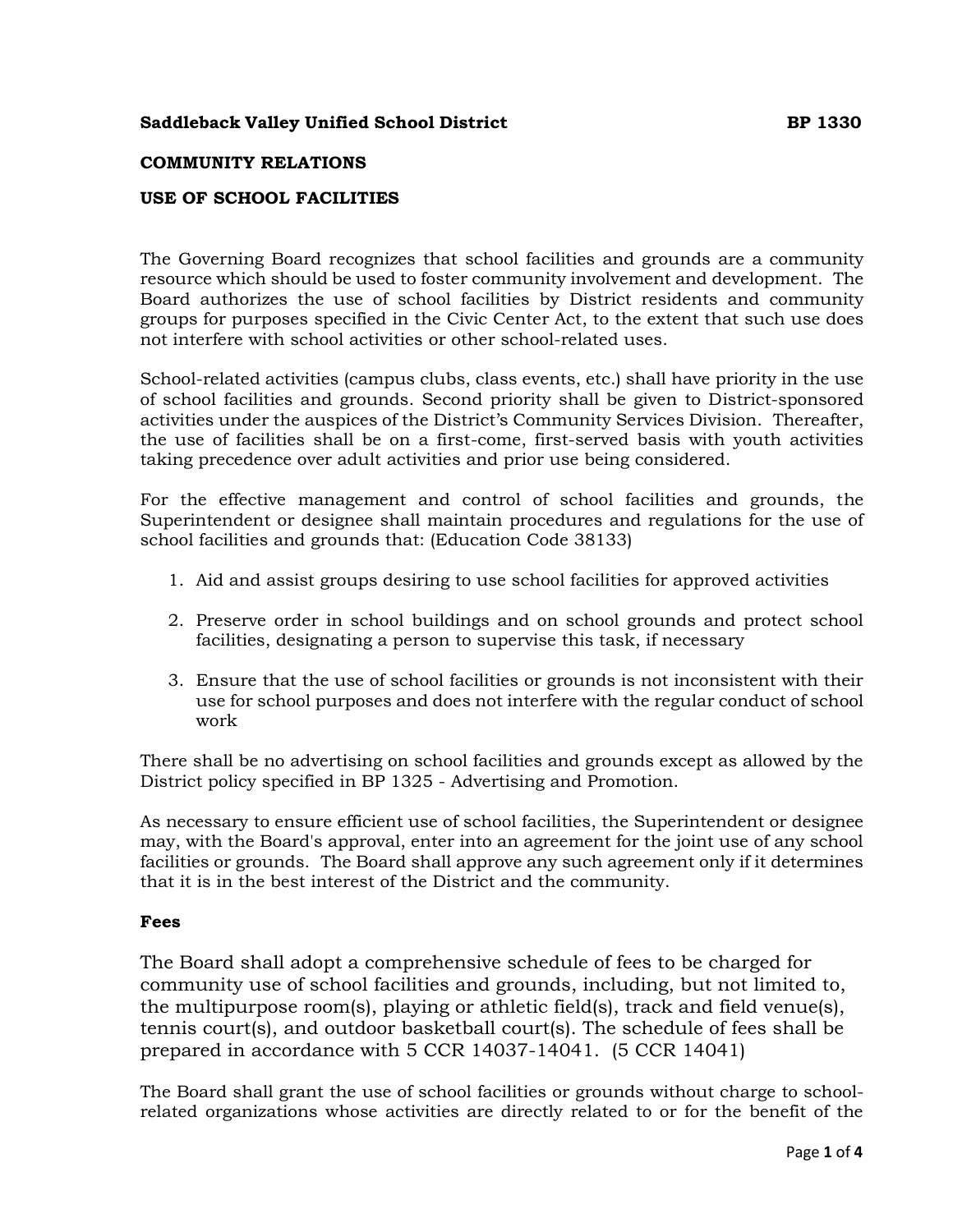District schools. All other groups requesting use of school facilities under the Civic Center Act shall be charged an amount not to exceed direct costs determined in accordance with 5 CCR 14037-14041. Additionally, when any use of school facilities or grounds is for religious services, the group shall be charged an amount at least equal to the District's direct costs determined in accordance with Education Code 38134.

### **USER GROUP DEFINITIONS:**

#### SCHOOL-RELATED ORGANIZATIONS

(School Site PTA, Parent Booster Groups, School Councils, Grad Night Organizations)

No charge for the facility or custodian if use is during a custodian's regular work shift. (School site administration will determine if additional custodial hours are needed to support each event.)

#### **GROUP "A" USERS:**

Youth serving, non-profit volunteer groups, including but not limited to Scouting organizations, AYSO etc. meeting Group "B" user qualifications and:

Group "A" organizations in this category would be classified as all-volunteer organizations.

Local organizers and support personnel do not receive compensation for their work. Anyone requesting Group "A" designation will make financial information available to the District upon request in order to verify status.

The SVUSD has established a minimal fee schedule to recoup a portion of the direct costs incurred by Group "A" Users who are not school-related organizations.

#### **GROUP "B" USERS:**

Public Service Organizations and Groups

Group "B" pertains to non-profit and not-for-profit groups whose events do not qualify for Group "A". Group "B" includes, but is not limited to, service organizations, education institutions, homeowner associations, and churches.

In accordance with the California Civic Center Act, "the governing board may charge an amount not to exceed its direct costs for use of its school facilities." The law defines "direct costs" to the district for the use of school facilities or grounds as "those costs of supplies, utilities, janitorial services, services of any other district employees, and salaries paid school district employees necessitated by the organization's use of the school facilities and grounds of the district." Education Code 38134(g)

Additional charges will apply for events that require additional custodial assistance, utilities and materials. This applies specifically to larger events and events occurring when no custodian is regularly on duty.

#### **GROUP "C" USERS:**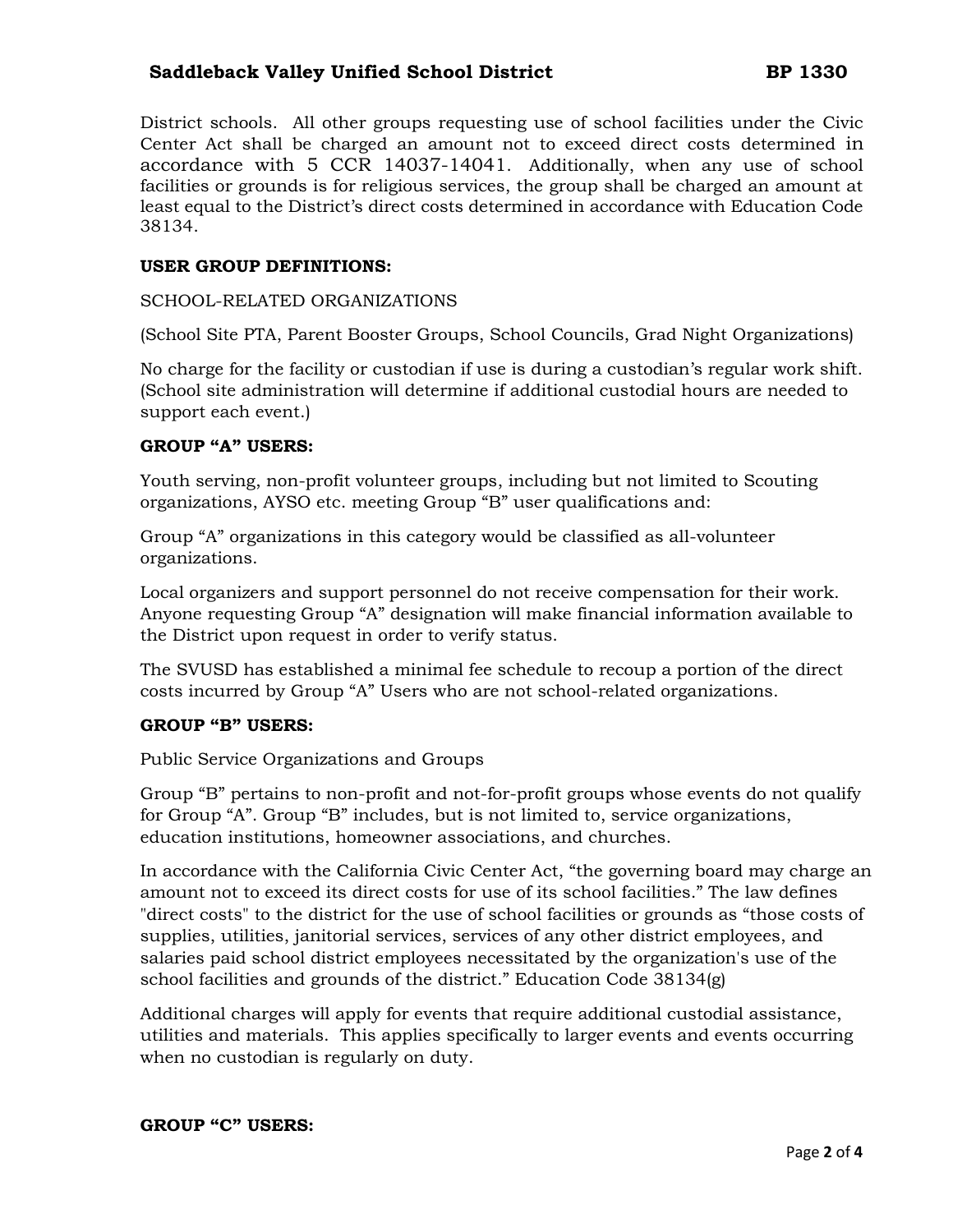Group "C" refers to events, programs, and activities conducted by individuals, organizations, or associations that do not qualify under the Civic Center Act, and where a fee is charged to profit the group organizers. Group "C" organizations are subject to charges at fair rental value equal to market rate for commercial use of private facilities in this region. In no instance shall the charges be less than direct costs, plus the amortized cost of the facilities or grounds used for the duration of the activity authorized.

#### **GROUP "D" USERS:**

Upon approval of district and site leadership, school connected fundraising events, organized to directly support Saddleback Valley Unified School District activities, may be charged at the Group "A" rate with a maximum facility charge of \$250/day.

Calculating Direct Costs

Direct costs to be charged for community use of school facilities or grounds, including, but not limited to, playing or athletic fields, track and field venues, tennis courts, and outdoor basketball courts, shall be calculated in accordance with 5 CCR 14038 and may reflect the community's proportionate share of the costs of the following: (Education Code 38134, 5 CCR 14038-14041)

1. Capital direct costs calculated in accordance with 5 CCR 14039, including the estimated costs of maintenance, repair, restoration, and refurbishment of nonclassroom space school facilities or grounds

2. Operational direct costs calculated in accordance with 5 CCR 14040, including estimated costs of supplies, utilities, janitorial services, other services performed by district employees and/or contracted workers, and salaries and benefits paid to district employees directly associated with the administration of the Civic Center Act to operate and maintain school facilities and grounds.

However, for classroom-based programs that operate after school hours, including, but not limited to, after-school, tutoring, and child care programs, direct costs to be charged shall not include the cost of maintenance, repair, restoration, or refurbishment of the school facilities or grounds. (Education Code 38134)

Groups shall be charged fair rental value when using school facilities or grounds for entertainment or meetings where admission is charged or contributions solicited and net receipts are not to be expended for charitable purposes or for the welfare of the district's students. (Education Code 38134)

Use of School Facility as Polling Place

The Board may authorize the use of school buildings as polling places on any election day, and may also authorize the use of school buildings, without cost, for the storage of voting machines and other vote-tabulating devices. However, if a city or county elections official specifically requests the use of a school building as a polling place, the